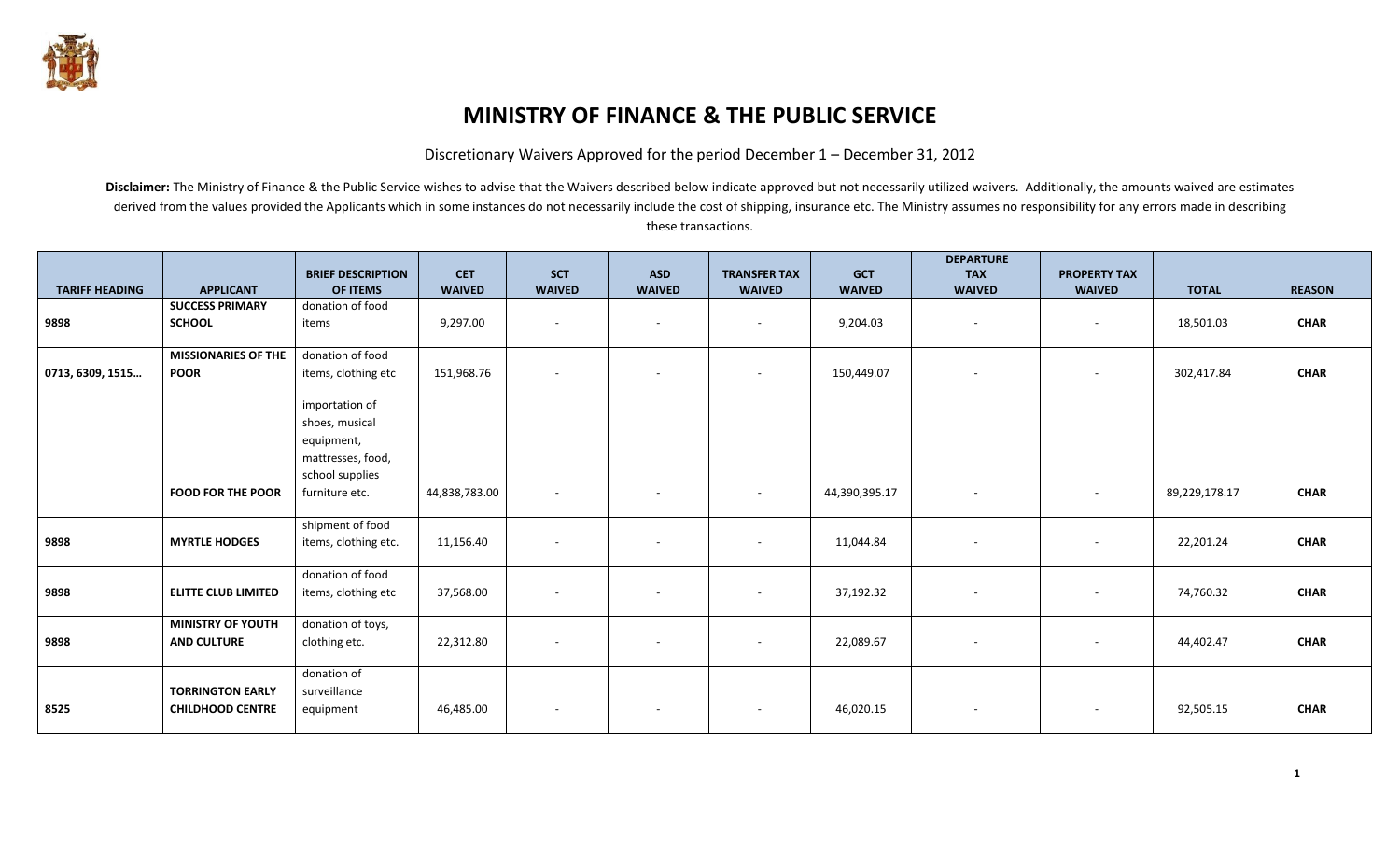

|                       |                                             |                          |               |                          |                          |                          |               | <b>DEPARTURE</b>         |                          |               |               |
|-----------------------|---------------------------------------------|--------------------------|---------------|--------------------------|--------------------------|--------------------------|---------------|--------------------------|--------------------------|---------------|---------------|
|                       |                                             | <b>BRIEF DESCRIPTION</b> | <b>CET</b>    | <b>SCT</b>               | <b>ASD</b>               | <b>TRANSFER TAX</b>      | <b>GCT</b>    | <b>TAX</b>               | <b>PROPERTY TAX</b>      |               |               |
| <b>TARIFF HEADING</b> | <b>APPLICANT</b><br><b>CHURCH OF GOD IN</b> | OF ITEMS                 | <b>WAIVED</b> | <b>WAIVED</b>            | <b>WAIVED</b>            | <b>WAIVED</b>            | <b>WAIVED</b> | <b>WAIVED</b>            | <b>WAIVED</b>            | <b>TOTAL</b>  | <b>REASON</b> |
|                       |                                             | donation of school       |               |                          |                          |                          |               |                          |                          |               |               |
| 6204, 4202, 4202,     | <b>CHRIST JESUS</b>                         | supplies, food items,    |               |                          |                          |                          |               |                          |                          |               |               |
| 9503, 9898            | (APOSTOLIC) INC.                            | clothing etc             | 37,188.00     | $\overline{\phantom{a}}$ | $\overline{\phantom{a}}$ | $\overline{\phantom{a}}$ | 36,816.12     | $\overline{\phantom{a}}$ | $\overline{\phantom{a}}$ | 74,004.12     | <b>CHAR</b>   |
|                       | <b>THE CALVARY</b>                          |                          |               |                          |                          |                          |               |                          |                          |               |               |
|                       | <b>EVANGELICAL</b>                          | donation of clothing,    |               |                          |                          |                          |               |                          |                          |               |               |
|                       | <b>CHURCH OF CHRIST</b>                     | food, school supplies    |               |                          |                          |                          |               |                          |                          |               |               |
| 9898                  | LIMITED                                     | etc                      | 11,156.40     | $\overline{\phantom{a}}$ | $\overline{\phantom{0}}$ | $\overline{\phantom{a}}$ | 11,044.84     | $\sim$                   | $\overline{\phantom{a}}$ | 22,201.24     | <b>CHAR</b>   |
|                       | THE SALVATION                               |                          |               |                          |                          |                          |               |                          |                          |               |               |
|                       | <b>ARMY (KINGSTON</b>                       | donation of used         |               |                          |                          |                          |               |                          |                          |               |               |
| 9503                  | <b>CENTRAL CORPS)</b>                       | toys                     | 29,921.46     | $\blacksquare$           |                          | $\overline{\phantom{a}}$ | 29,622.25     | $\overline{\phantom{a}}$ |                          | 59,543.71     | <b>CHAR</b>   |
|                       |                                             |                          |               |                          |                          |                          |               |                          |                          |               |               |
|                       | <b>ZION SACRED HEART</b>                    | donation of toys,        |               |                          |                          |                          |               |                          |                          |               |               |
| 9898                  | <b>CHRISTIAN CHURCH</b>                     | clothing etc.            | 14,875.20     |                          | $\overline{\phantom{a}}$ | $\overline{\phantom{a}}$ | 14,726.45     | $\overline{\phantom{a}}$ | $\overline{\phantom{a}}$ | 29,601.65     | <b>CHAR</b>   |
|                       | <b>CARIBBEAN COASTAL</b>                    |                          |               |                          |                          |                          |               |                          |                          |               |               |
|                       | <b>AREA MANAGEMENT</b>                      |                          |               |                          |                          |                          |               |                          |                          |               |               |
| 4911                  | <b>FOUNDATION</b>                           | importation of books     | 108,511.20    | $\overline{\phantom{a}}$ |                          | $\overline{\phantom{a}}$ | 107,426.09    | $\overline{\phantom{a}}$ |                          | 215,937.29    | <b>CHAR</b>   |
|                       |                                             |                          |               |                          |                          |                          |               |                          |                          |               |               |
|                       |                                             | purchase of 2006         |               |                          |                          |                          |               |                          |                          |               |               |
|                       | <b>JAMAICA RED CROSS</b>                    | Nissan Caravan           | 117,142.20    | 140,570.64               | $\overline{\phantom{a}}$ | $\overline{\phantom{a}}$ | 139,164.93    | $\overline{\phantom{a}}$ | $\blacksquare$           | 396,877.77    | <b>CHAR</b>   |
|                       |                                             | purchase of              |               |                          |                          |                          |               |                          |                          |               |               |
|                       |                                             | diagnostic               |               |                          |                          |                          |               |                          |                          |               |               |
|                       | <b>ERIN RADIOLOGY</b>                       | equipment                | 5,716,539.36  | $\blacksquare$           |                          | $\overline{\phantom{a}}$ | 10,375,518.94 | $\overline{\phantom{a}}$ |                          | 16,092,058.30 | <b>CHAR</b>   |
|                       |                                             |                          |               |                          |                          |                          |               |                          |                          |               |               |
|                       | <b>MOUNT EMMANUEL</b>                       | donations of toys,       |               |                          |                          |                          |               |                          |                          |               |               |
| 9503, 4901, 6204      | <b>ASSEMBLY OF GOD</b>                      | clothing etc.            | 24,169.60     | $\overline{\phantom{a}}$ |                          | $\overline{\phantom{a}}$ | 23,927.90     | $\overline{\phantom{a}}$ | $\overline{\phantom{a}}$ | 48,097.50     | <b>CHAR</b>   |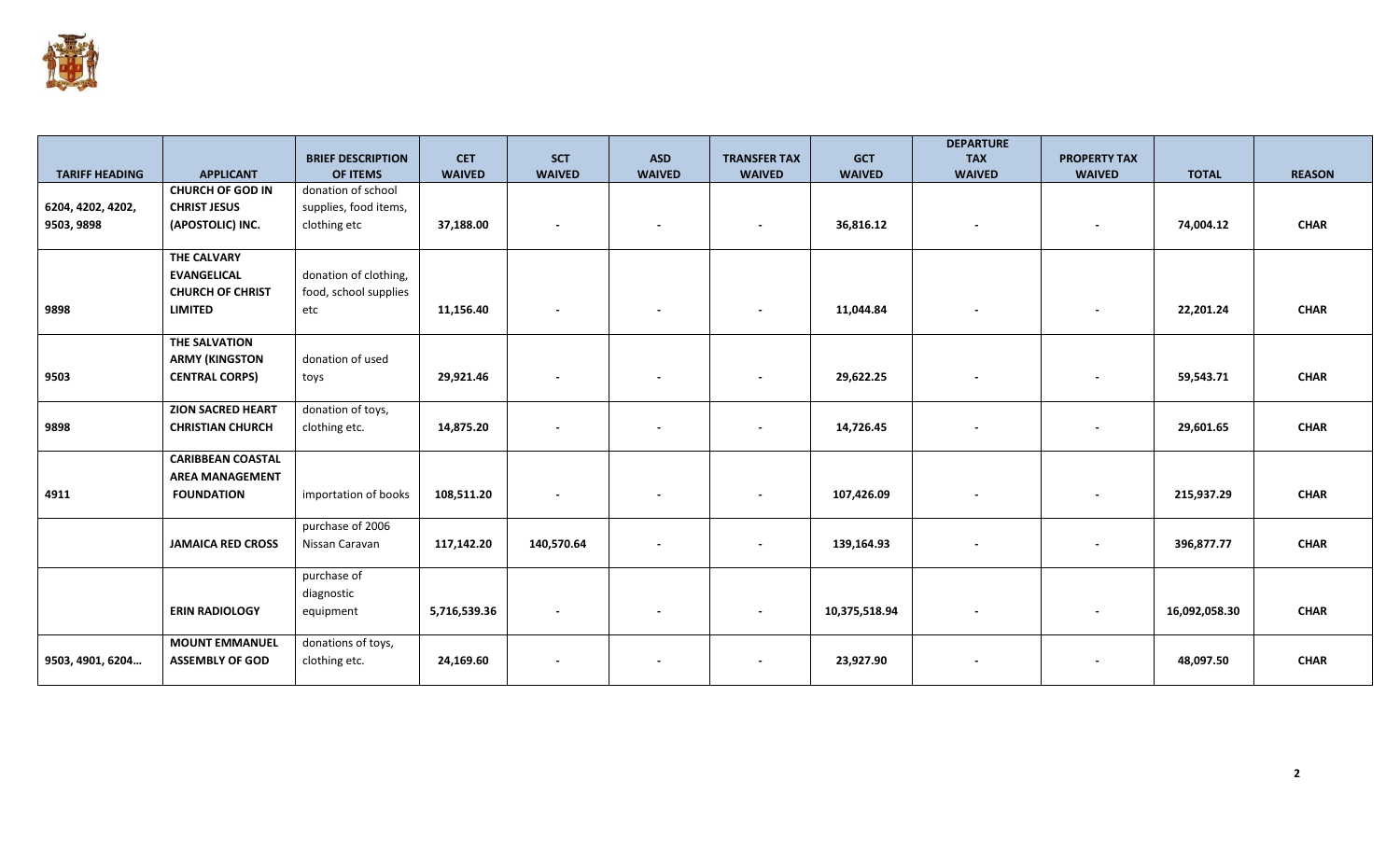

|                       |                          |                                      |                             |                             |                             |                                      |                             | <b>DEPARTURE</b>            |                                      |               |               |
|-----------------------|--------------------------|--------------------------------------|-----------------------------|-----------------------------|-----------------------------|--------------------------------------|-----------------------------|-----------------------------|--------------------------------------|---------------|---------------|
| <b>TARIFF HEADING</b> | <b>APPLICANT</b>         | <b>BRIEF DESCRIPTION</b><br>OF ITEMS | <b>CET</b><br><b>WAIVED</b> | <b>SCT</b><br><b>WAIVED</b> | <b>ASD</b><br><b>WAIVED</b> | <b>TRANSFER TAX</b><br><b>WAIVED</b> | <b>GCT</b><br><b>WAIVED</b> | <b>TAX</b><br><b>WAIVED</b> | <b>PROPERTY TAX</b><br><b>WAIVED</b> | <b>TOTAL</b>  | <b>REASON</b> |
|                       |                          | procurement of                       |                             |                             |                             |                                      |                             |                             |                                      |               |               |
|                       | <b>JAMAICA PROTECTED</b> | motor vehicle                        |                             |                             |                             |                                      |                             |                             |                                      |               |               |
|                       | <b>AREAS TRUST</b>       | insurance                            | $\overline{\phantom{a}}$    | $\overline{\phantom{a}}$    |                             | $\overline{\phantom{a}}$             | 13,489.95                   | $\overline{\phantom{a}}$    | $\overline{a}$                       | 13,489.95     | GOV/INST      |
|                       |                          |                                      |                             |                             |                             |                                      |                             |                             |                                      |               |               |
|                       |                          | purchase of 2013                     |                             |                             |                             |                                      |                             |                             |                                      |               |               |
|                       |                          | Mercedes Benz                        |                             |                             |                             |                                      |                             |                             |                                      |               |               |
| 8703                  | <b>KEVIN PAGE</b>        | <b>ML250 CDI</b>                     | $\sim$                      | 1,170,194.80                |                             | $\overline{\phantom{a}}$             | $\sim$                      |                             |                                      | 1,170,194.80  | <b>OTHER</b>  |
|                       |                          | purchase of 2010                     |                             |                             |                             |                                      |                             |                             |                                      |               |               |
| 8703                  | <b>STEVE SEATON</b>      | Toyota Prado                         | $\sim$                      | 1,075,662.90                |                             | $\overline{\phantom{a}}$             | $\overline{\phantom{a}}$    |                             |                                      | 1,075,662.90  | <b>OTHER</b>  |
|                       |                          |                                      |                             |                             |                             |                                      |                             |                             |                                      |               |               |
|                       |                          | purchase of 2013                     |                             |                             |                             |                                      |                             |                             |                                      |               |               |
| 8702                  | <b>PAULA TYNDALE</b>     | Hyundai Santa Fe                     | $\sim$                      | 615,739.79                  |                             | $\sim$                               | 609,582.39                  |                             |                                      | 1,225,322.18  | <b>OTHER</b>  |
|                       |                          | purchase of 2013                     |                             |                             |                             |                                      |                             |                             |                                      |               |               |
|                       | <b>MRBJ TRADING</b>      | Toyota Tacoma TRD                    |                             |                             |                             |                                      |                             |                             |                                      |               |               |
| 8704                  | <b>LIMITED</b>           | Sport                                | 943,943.00                  | 818,083.94                  |                             | $\overline{\phantom{a}}$             | 809,903.10                  |                             |                                      | 2,571,930.04  | <b>OTHER</b>  |
|                       |                          |                                      |                             |                             |                             |                                      |                             |                             |                                      |               |               |
| 8471, 6204, 6206,     |                          | importation of                       |                             |                             |                             |                                      |                             |                             |                                      |               |               |
| 6104                  | <b>NICOLE HAUGHTON</b>   | personnel effects                    | 69,144.00                   | $\sim$                      |                             | $\sim$                               | 68,452.56                   |                             |                                      | 137,596.56    | <b>OTHER</b>  |
|                       |                          |                                      |                             |                             |                             |                                      |                             |                             |                                      |               |               |
|                       | <b>WIGTON WINDFARM</b>   | purchase of                          |                             |                             |                             |                                      |                             |                             |                                      |               |               |
| 8536, 8504, 8538      | <b>LIMITED</b>           | electronic modules                   | 695,504.29                  | $\sim$                      |                             | $\overline{\phantom{a}}$             | 688,549.25                  | $\overline{\phantom{a}}$    |                                      | 1,384,053.54  | <b>OTHER</b>  |
|                       | <b>CEMEX JAMAICA</b>     | importation of                       |                             |                             |                             |                                      |                             |                             |                                      |               |               |
| 8429                  | <b>LIMITED</b>           | excavator                            | 5,524,997.92                | $\sim$                      |                             | $\sim$                               | 5,469,747.94                |                             |                                      | 10,994,745.86 | <b>OTHER</b>  |
|                       |                          |                                      |                             |                             |                             |                                      |                             |                             |                                      |               |               |
|                       | <b>ALL ISLAND BANANA</b> |                                      |                             |                             |                             |                                      |                             |                             |                                      |               |               |
|                       | <b>GROWERS</b>           | purchase of 2012                     |                             |                             |                             |                                      |                             |                             |                                      |               |               |
| 8703                  | <b>ASSOCIATION</b>       | Volkswagen Amarok                    | 580,885.86                  | 503,434.41                  | $\sim$                      | $\sim$                               | 498,400.07                  | $\sim$                      |                                      | 1,582,720.33  | <b>OTHER</b>  |
|                       | <b>SLINGSHOT</b>         | procurement of                       |                             |                             |                             |                                      |                             |                             |                                      |               |               |
|                       |                          |                                      |                             |                             |                             |                                      |                             |                             |                                      |               |               |
|                       |                          |                                      |                             |                             |                             |                                      |                             |                             |                                      |               |               |
|                       | <b>PRODUCTIONS</b>       | goods and service                    | 32,025.65                   |                             |                             | $\overline{\phantom{a}}$             | 31,705.39                   |                             |                                      | 63,731.04     | <b>OTHER</b>  |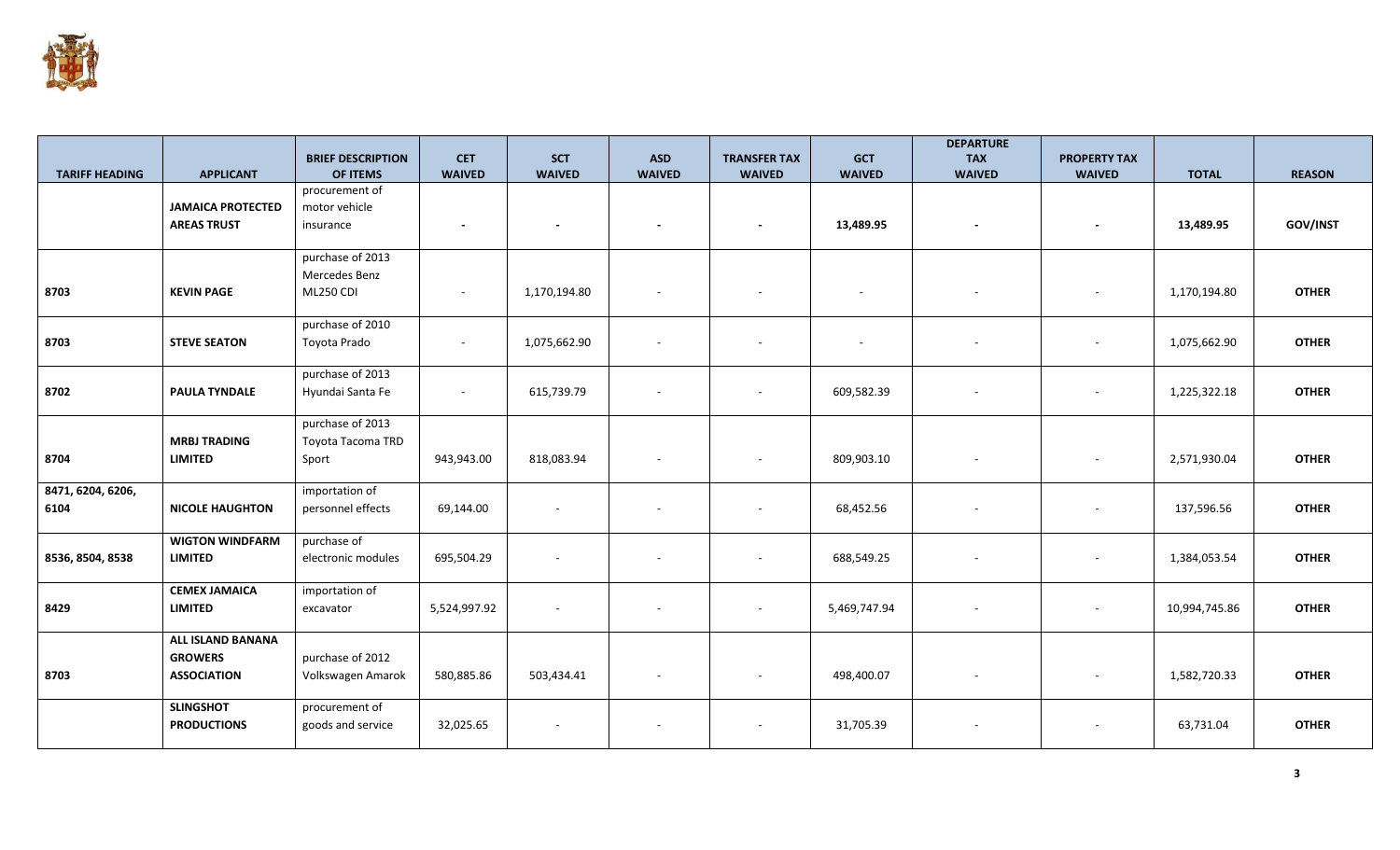

|                       |                            | <b>BRIEF DESCRIPTION</b>       | <b>CET</b>    | <b>SCT</b>               | <b>ASD</b>               | <b>TRANSFER TAX</b>      | <b>GCT</b>               | <b>DEPARTURE</b><br><b>TAX</b> | <b>PROPERTY TAX</b> |               |               |
|-----------------------|----------------------------|--------------------------------|---------------|--------------------------|--------------------------|--------------------------|--------------------------|--------------------------------|---------------------|---------------|---------------|
| <b>TARIFF HEADING</b> | <b>APPLICANT</b>           | OF ITEMS                       | <b>WAIVED</b> | <b>WAIVED</b>            | <b>WAIVED</b>            | <b>WAIVED</b>            | <b>WAIVED</b>            | <b>WAIVED</b>                  | <b>WAIVED</b>       | <b>TOTAL</b>  | <b>REASON</b> |
|                       | <b>GREEN RIVER FARMS</b>   | importation of                 |               |                          |                          |                          |                          |                                |                     |               |               |
|                       | <b>&amp; MANUFACTURING</b> | agriculture                    |               |                          |                          |                          |                          |                                |                     |               |               |
| 8436, 8701, 8432      | <b>LIMITED</b>             | equipment                      | 5,308,433.97  | $\sim$                   | $\overline{\phantom{a}}$ | $\sim$                   | 5,255,349.63             | $\sim$                         |                     | 10,563,783.60 | OTHER/AGR     |
|                       |                            |                                |               |                          |                          |                          |                          |                                |                     |               |               |
|                       | <b>DEVRICK IVEY</b>        | importation of books<br>and CD | $\sim$        |                          | $\sim$                   |                          |                          |                                |                     |               | OTHER/AGR     |
| 8523                  |                            |                                |               | $\overline{\phantom{a}}$ |                          | $\sim$                   | $\overline{\phantom{a}}$ |                                |                     | 57,074.82     |               |
|                       |                            | importation of                 |               |                          |                          |                          |                          |                                |                     |               |               |
|                       |                            | agriculture                    |               |                          |                          |                          |                          |                                |                     |               |               |
| 8436                  | <b>EZEKIEL GARIB</b>       | equipment                      | 416,189.50    | $\sim$                   | $\sim$                   | $\sim$                   | 412,027.61               | $\sim$                         |                     | 828,217.11    | OTHER/AGR     |
|                       |                            |                                |               |                          |                          |                          |                          |                                |                     |               |               |
|                       | <b>COCUNUT INDUSTRY</b>    | importation of                 |               |                          |                          |                          |                          |                                |                     |               |               |
| 8436                  | <b>BOARD</b>               | agriculture<br>equipment       | 275,191.20    | $\sim$                   | $\overline{\phantom{a}}$ | $\overline{\phantom{a}}$ | 272,439.29               | $\overline{\phantom{a}}$       |                     | 547,630.49    | OTHER/AGR     |
|                       |                            |                                |               |                          |                          |                          |                          |                                |                     |               |               |
|                       |                            | importation of                 |               |                          |                          |                          |                          |                                |                     |               |               |
|                       | <b>SUGAR INDUSTRY</b>      | agriculture                    |               |                          |                          |                          |                          |                                |                     |               |               |
| 8436                  | <b>RESEARCH INSTITUTE</b>  | equipment                      | 162,325.62    |                          | $\overline{\phantom{a}}$ |                          | 160,702.36               |                                |                     | 323,027.98    | OTHER/AGR     |
|                       |                            |                                |               |                          |                          |                          |                          |                                |                     |               |               |
|                       | <b>SUGAR INDUSTRY</b>      | importation of<br>agriculture  |               |                          |                          |                          |                          |                                |                     |               |               |
| 8436                  | <b>RESEARCH INSTITUTE</b>  | equipment                      | 3,843,044.70  |                          | $\overline{\phantom{a}}$ | $\sim$                   | 3,804,614.25             | $\overline{\phantom{a}}$       |                     | 7,647,658.95  | OTHER/AGR     |
|                       |                            |                                |               |                          |                          |                          |                          |                                |                     |               |               |
|                       |                            | importation of                 |               |                          |                          |                          |                          |                                |                     |               |               |
|                       | <b>SUGAR INDUSTRY</b>      | agriculture                    |               |                          |                          |                          |                          |                                |                     |               |               |
| 8436                  | <b>RESEARCH INSTITUTE</b>  | equipment                      | 2,071,303.00  |                          |                          |                          | 2,050,589.97             |                                |                     | 4,121,892.97  | OTHER/AGR     |
|                       |                            | importation of                 |               |                          |                          |                          |                          |                                |                     |               |               |
|                       | <b>MOTHER'S</b>            | 84,000 lbs. of beef            |               |                          |                          |                          |                          |                                |                     |               |               |
| 201                   | <b>ENTERPRISES LIMITED</b> | trimmings                      |               |                          | 5,786,795.00             | $\overline{\phantom{a}}$ |                          |                                |                     | 5,786,795.00  | OTHER/AGR     |
|                       |                            |                                |               |                          |                          |                          |                          |                                |                     |               |               |
|                       |                            | importation of water           |               |                          |                          |                          |                          |                                |                     |               |               |
|                       |                            | tanks & accessories            |               |                          |                          |                          |                          |                                |                     |               |               |
| 8436                  | <b>ANDREW MCCARTHY</b>     |                                | 235,920.67    |                          |                          |                          | 233,561.47               |                                |                     | 469,482.14    | OTHER/AGR     |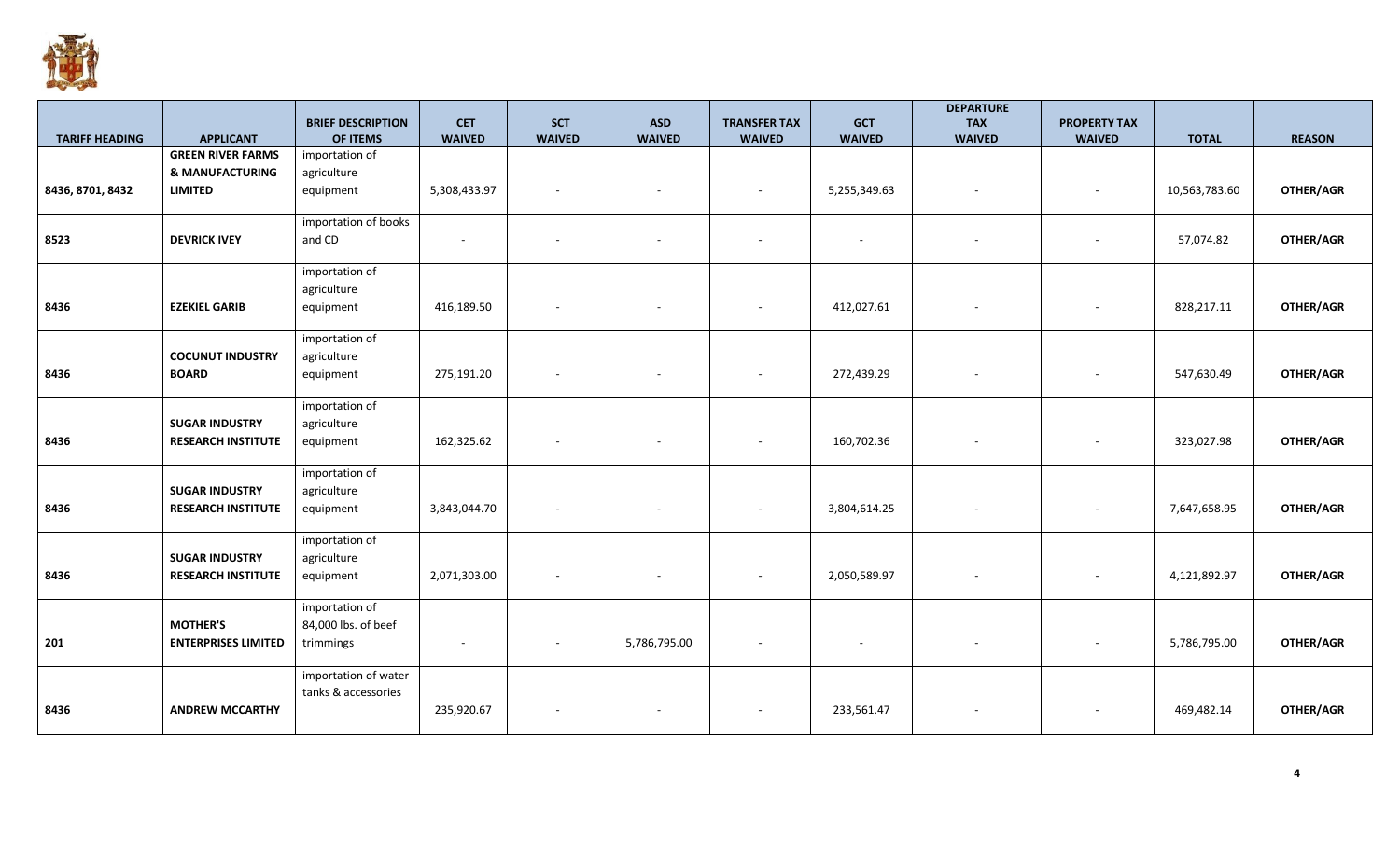

|                            |                        | <b>BRIEF DESCRIPTION</b> | <b>CET</b>    | <b>SCT</b>               | <b>ASD</b>               | <b>TRANSFER TAX</b>      | <b>GCT</b>    | <b>DEPARTURE</b><br><b>TAX</b> | <b>PROPERTY TAX</b>      |              |                   |
|----------------------------|------------------------|--------------------------|---------------|--------------------------|--------------------------|--------------------------|---------------|--------------------------------|--------------------------|--------------|-------------------|
| <b>TARIFF HEADING</b>      | <b>APPLICANT</b>       | <b>OF ITEMS</b>          | <b>WAIVED</b> | <b>WAIVED</b>            | <b>WAIVED</b>            | <b>WAIVED</b>            | <b>WAIVED</b> | <b>WAIVED</b>                  | <b>WAIVED</b>            | <b>TOTAL</b> | <b>REASON</b>     |
|                            | <b>CARIBBEAN</b>       |                          |               |                          |                          |                          |               |                                |                          |              |                   |
|                            | <b>AQUACULTURE</b>     | importation of           |               |                          |                          |                          |               |                                |                          |              |                   |
| 2309                       | <b>COMPANY LIMITED</b> | shrimp feed              | 301,817.81    | $\sim$                   | $\sim$                   | $\sim$                   | 298,799.63    | $\sim$                         | $\overline{\phantom{a}}$ | 600,617.44   | OTHER/AGR         |
|                            |                        | importation of           |               |                          |                          |                          |               |                                |                          |              |                   |
| 8436                       | <b>HENRY GRAHAM</b>    | piggery equipment        | 2,030,262.87  | $\sim$                   | $\overline{\phantom{a}}$ | $\sim$                   | 2,009,960.24  | $\sim$                         | $\overline{\phantom{a}}$ | 4,040,223.11 | OTHER/AGR         |
|                            |                        | importation of wood      |               |                          |                          |                          |               |                                |                          |              |                   |
| 8436                       | <b>LENNOX MITCHELL</b> | shaving machine          | 24,541.44     |                          | $\sim$                   | $\overline{\phantom{a}}$ | 24,296.03     | $\sim$                         | $\overline{\phantom{a}}$ | 48,837.47    | OTHER/AGR         |
|                            | <b>WISYNCO GROUP</b>   | importation of           |               |                          |                          |                          |               |                                |                          |              |                   |
| 8428                       | <b>LIMITED</b>         | equipment                |               | $\overline{\phantom{a}}$ | $\overline{\phantom{a}}$ | $\overline{\phantom{a}}$ | 1,542,127.40  | $\sim$                         | $\sim$                   | 1,542,127.40 | OTHER/MAN         |
| 8422, 8419,                |                        |                          |               |                          |                          |                          |               |                                |                          |              |                   |
| 4419, 8425,                |                        |                          |               |                          |                          |                          |               |                                |                          |              |                   |
| 7326, 8215,                |                        |                          |               |                          |                          |                          |               |                                |                          |              |                   |
| 8211, 7323,                |                        |                          |               |                          |                          |                          |               |                                |                          |              |                   |
| 7013, 8506,<br>8302, 8215, | <b>LOST WORLD</b>      | importation of           |               |                          |                          |                          |               |                                |                          |              |                   |
| 6215, 8531,                | <b>AIRPORT</b>         | utensils, kitchen        |               |                          |                          |                          |               |                                |                          |              |                   |
| 9401, 6908                 | <b>ATTRACTIONS</b>     | equipment etc.           | 390,753.24    | $\sim$                   | $\sim$                   | $\sim$                   | 386,845.71    | $\sim$                         | $\sim$                   | 777,598.95   | <b>OTHER/TOUR</b> |
|                            |                        |                          |               |                          |                          |                          |               |                                |                          |              |                   |
|                            | <b>MCE CONFERENCES</b> | importation of           |               |                          |                          |                          |               |                                |                          |              |                   |
| 4911                       | INC.                   | promotional items        | 46,886.05     | $\overline{\phantom{a}}$ | $\sim$                   | $\overline{\phantom{a}}$ | 46,417.19     | $\sim$                         | $\overline{\phantom{a}}$ | 93,303.24    | OTHER/TOUR        |